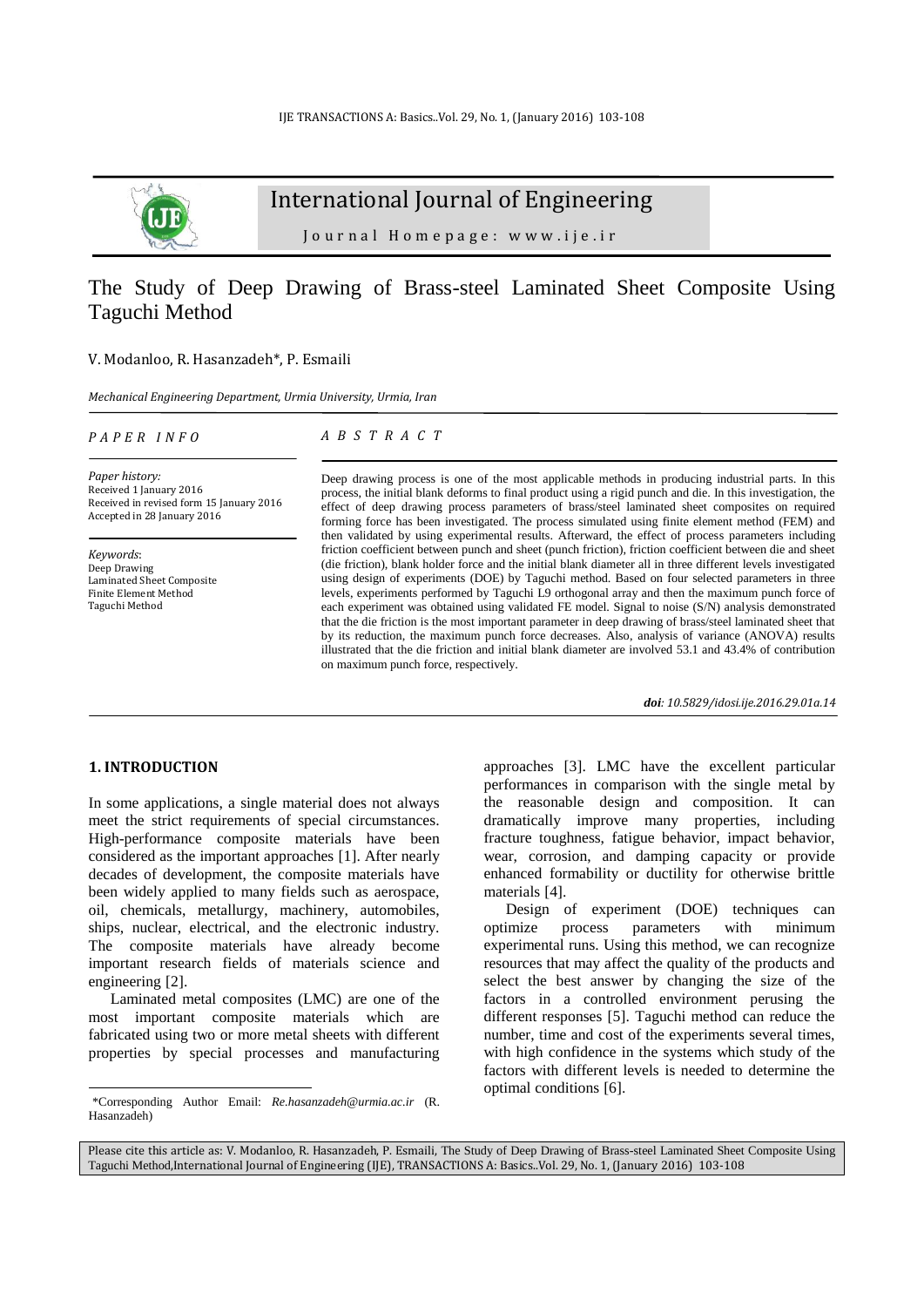Over recent years, producing hollow sheet parts with desired quality and geometrical shape is an important challenge in automotive and aerospace industries. On the other hand, there was much interest to manufacture products with high strength to weight ratio in recent years. Deep drawing is one of the most applicable technologies to produce such parts in which a blank is drawn into a die using a solid punch. This process has some significant advantages including high rate production and simple procedure. Deep drawn parts are widely used in automotive, aerospace, gas, military industries and also in kitchen products [\[7-9\]](#page-4-6). Although, there are so many work on deep drawing process of single layer sheet but few studies have been reported on laminated sheet composites. Dwivedi and Agnihotri [\[10\]](#page-4-7) studied deep drawing of aluminum/brass laminated sheets. They investigated the effects of punch nose radius and die entrance radius on limiting drawing ratio (LDR) and forming force numerically and by experiments. They could successfully achieve to LDR of 2.86. Pourmoghadam et al. [\[11\]](#page-4-8) investigated the wrinkling of anisotropic composite sheets. The sandwich sheet in their work was produced by polyamide (PA) as the core and aluminum as the skins. They predicted the required blank holder force to prevent wrinkling in the flange area using analytical, numerical and experimental methods. Warm deep drawing of aluminum/steel laminated sheets was experimentally examined by Afshin and Kadkhodayan [\[12\]](#page-4-9). They found that the forming force changes by substituting the blank stacking sequence. For example, the forming force decreases when the steel sheet is the upper layer. Rajabi et al. [\[13\]](#page-4-10) studied the forming of composite sheet using Taguchi method by experiment and simulation. In their analysis temperature, blank holder force, blank thickness and blank diameter were considered as input variables and wrinkling and required forming force considered being response functions. They concluded that the blank holder force is the most important parameter in occurrence of wrinkling meanwhile its influence on forming force is negligible compared to temperature.

However, optimization of process parameters on forming force in deep drawing of steel/brass laminated sheets using Taguchi method was not found in the literature. In present study, the effects of punch/blank coefficient, die/blank coefficient, blank holder force and initial radius of the blank on maximum punch force in deep drawing of steel/brass laminated sheets have been investigated and then optimized.

### **2.FINITE ELEMENT SIMULATION**

The explicit finite element (FE) code ABAQUS is used to investigate drawing behavior of steel/brass laminated sheets. Due to axial symmetry, axisymmetric model was conducted. The sheets and the die set were modeled as deformable and analytical rigid, respectively. To mesh the sheets, the CAX4RT element by number of 200 elements in the radial direction and 2 elements in the thickness direction was used [\[14\]](#page-4-11). On the other hand, the die set was not meshed and analyzed because it was considered as analytical rigid. Figure 1 shows the FE model at the start of process. Geometrical dimensions of the die set and the initial sheets are given in Table1. The plastic deformation behavior of the sheets was introduced to the software according to the Figures 2 and 3. The properties of the brass and steel sheets are given in Table 2.

Coulomb friction model was used in the simulations. The friction coefficient was considered to be 0.31 at the upper sheet (brass) and punch interface and it was considered 0.29 for lower sheet (steel) and die [14]. It must be remembered that the average value of these friction coefficients was used as the friction coefficient between the steel and brass layers [14]. The blank holder force equal to 3.56 kN was applied to the blank holder. The simulation results are as reliable as they are validated by the experimental results. Figure 4 shows the punch force curve corresponding to the final cup. As it is depicted, there is a good correlation between the results of experiment and simulation. Differences between the experimental and simulation maximum punch force is almost 2%. Also, the FE model at the end of process is shown in Figure 5.



**Figure 1.** FE model at the start of process

**TABLE 1.** Geometrical dimensions of the die set and initial blanks [14]

| Parameter                     | Value (mm) |
|-------------------------------|------------|
| Punch diameter                | 46         |
| Punch nose radius             | 10         |
| Inside die diameter           | 48.5       |
| Die entrance radius           | 8          |
| Inside blank holder diameter  | 49.5       |
| Outside blank holder diameter | 100        |
| Initial blanks diameter       | 75         |
| Upper sheet thickness (Brass) | 0.62       |
| Lower sheet thickness (Steel) | 0.39       |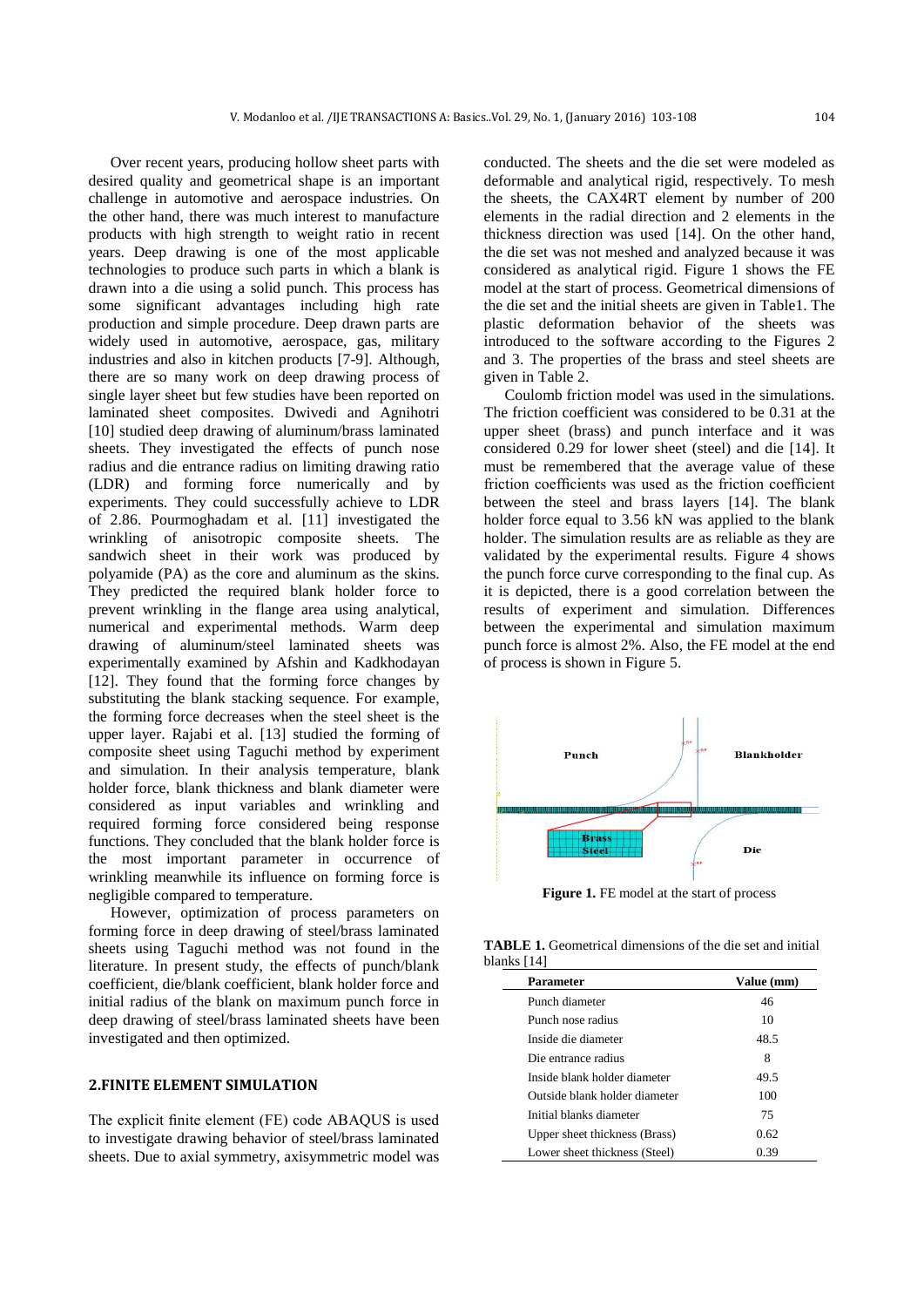

Figure 2. True stress-strain curve of steel sheet [14]



**Figure 3.** True stress-strain curve of brass sheet [14]

**TABLE 2.** Mechanical properties of brass and steel sheets

| Parameter   |       | Yielding<br>Stress (MPa) | <b>Young's Modulus Density</b><br>(GPa) | $(kg/m^3)$ | Poisson's<br><b>Ratio</b> |
|-------------|-------|--------------------------|-----------------------------------------|------------|---------------------------|
| Value Brass |       | 280                      | 127                                     | 8670       | 0.32                      |
|             | Steel | 140                      | 193                                     | 7850       | 0.27                      |

**TABLE 3.** Investigated processing parameters and their levels

|                             | Level |      |       |      |
|-----------------------------|-------|------|-------|------|
| <b>Parameter</b>            |       |      |       |      |
| Blank holder force (kN)     |       | 3.56 | 6.56  | 9.56 |
| Initial blank diameter (mm) |       | 37.5 | 41.25 | 45   |
| Punch friction              |       | 0.03 | 0.31  | 0.59 |
| Die friction                |       | 0.01 | 0.29  | 0.57 |

**TABLE 4.** L9 orthogonal array of Taguchi

| Trial<br>No.   | <b>Blank Holder</b><br>Force (kN) | <b>Initial Blank</b><br>Diameter (mm) | Punch<br><b>Friction</b> | Die<br><b>Friction</b> |
|----------------|-----------------------------------|---------------------------------------|--------------------------|------------------------|
| 1              | 3.56                              | 37.5                                  | 0.03                     | 0.01                   |
| $\overline{2}$ | 3.56                              | 41.25                                 | 0.31                     | 0.29                   |
| 3              | 3.56                              | 45                                    | 0.59                     | 0.57                   |
| 4              | 6.56                              | 37.5                                  | 0.31                     | 0.57                   |
| 5              | 6.56                              | 41.25                                 | 0.59                     | 0.01                   |
| 6              | 6.56                              | 45                                    | 0.03                     | 0.29                   |
| 7              | 9.56                              | 37.5                                  | 0.59                     | 0.29                   |
| 8              | 9.56                              | 41.25                                 | 0.03                     | 0.57                   |
| 9              | 9.56                              | 45                                    | 0.31                     | 0.01                   |

#### **3. DESIGN OF EXPERIMENTS (DOE)**

In the present study, effect of brass/steel laminated sheet composite deep drawing processing parameters including punch/blank friction coefficient (punch friction), die/blank friction coefficient (die friction), initial blank diameter and blank holder force investigated on required processing force. Selected parameters and their levels are given in Table 3.

According to selected parameters and their levels (Table 3.), Taguchi approach was performed based on L9 orthogonal array shown in Table 4 [\[15\]](#page-4-12).

Taguchi method introduces a loss function which is presented as signal to noise ratio (S/N ratio). Depended on the test, each forms of Equations (1) to (3) can be used to determine S/N ratio which for nominal is best, larger is better and smaller is better states, respectively [\[16\]](#page-4-13).

$$
S/N = 10\log\left[\frac{\overline{Y}^2}{S^2}\right]
$$
 (1)

$$
S/N = 10 \log \left[ \frac{1}{n} \sum_{i=1}^{n} \frac{1}{y_i^2} \right]
$$
 (2)

$$
S/N = 10\log\left[\frac{1}{n}\sum_{i=1}^{n} y_i\right]
$$
 (3)





**Figure 5.** FE model of final cup (punch travel: 21 mm)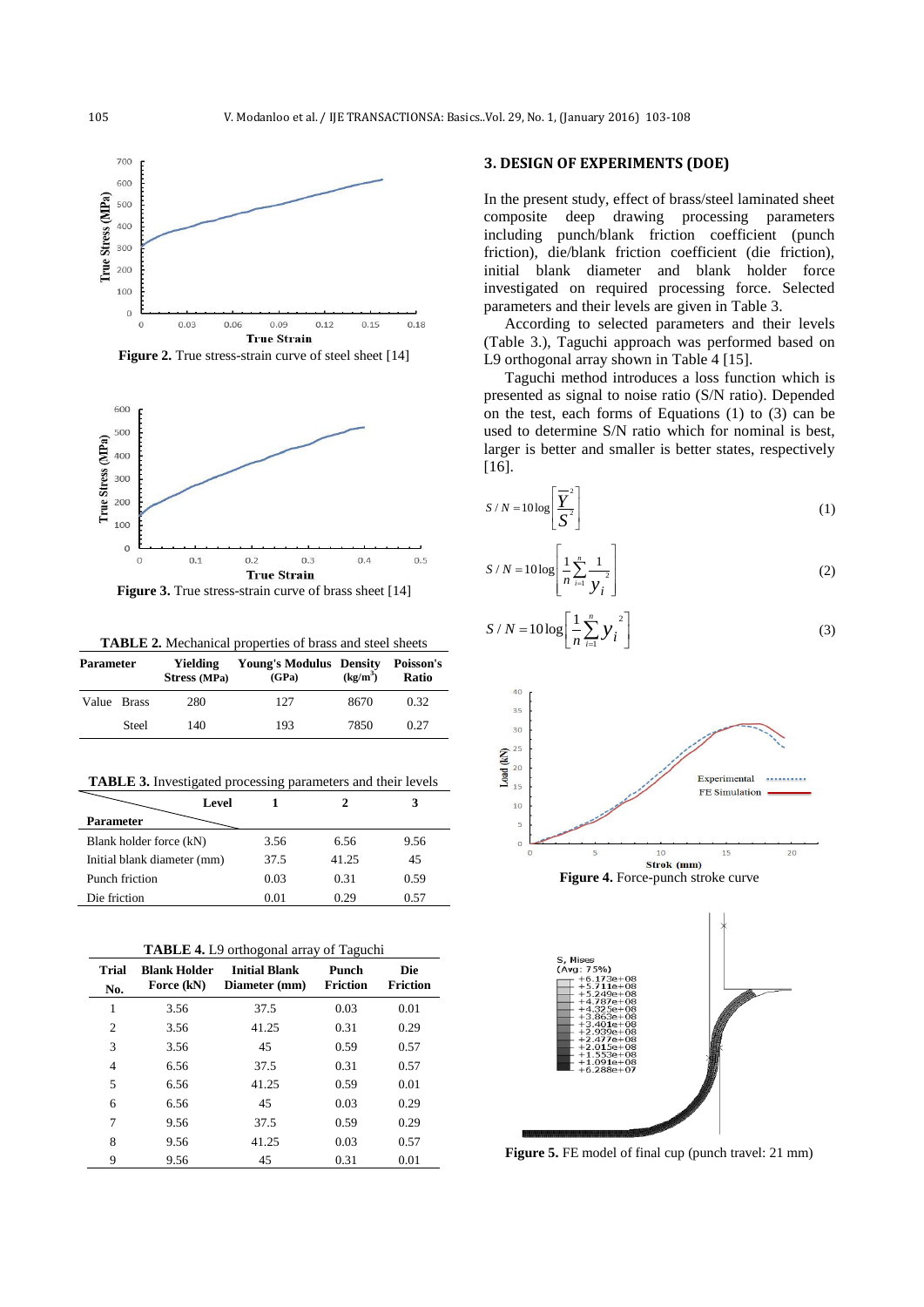In each problem, regardless to kind of it, when the S/N is largest, the received response is optimal [15]. Since in the present study the minimum punch force is desirable, "smaller is better" method (Equation (3)) is used in Taguchi approach to analyzing data.

#### **4. RESULTS AND DISSCUSION**

Results of 9 different experiments according to L9 orthogonal array of taguchi design of experiments using FE simulation are presented in Table 5.

**4.1. Signal to Noise (S/N) Analysis** Importing data in Minitab software and analyzing them (according to smaller is better state) give the signal-to-noise ratio (S/N) values and importance rankings of the parameters respect to effect on maximum punch force according to Table6. Also, main effects plot for means are depicted in Figure 6.

According to S/N ratio results, friction coefficient between die and blank is the most effective parameter on required maximum punch force. The optimum level for die friction is level 1 i.e. 3.56 kN. Results demonstrated punch friction has not considerable effect on maximum punch force. Increasing die friction leads to increasing maximum punch force because of larger required punch force to overbear on larger friction between die and blank. Another important result obtained is that initial blank diameter is the second effective parameter which by increasing it due to the larger contact surface between blank and die, the maximum punch force increased.

**TABLE 5.** The results of maximum punch force

| Run No. | <b>Maximum Punch Force (kN)</b> |
|---------|---------------------------------|
|         | 22.49                           |
| 2       | 46.58                           |
| 3       | 57.21                           |
| 4       | 43.95                           |
| 5       | 36.30                           |
| 6       | 55.70                           |
| 7       | 41.66                           |
| 8       | 53.34                           |
| 9       | 44.22                           |

|  |  | <b>TABLE 6.</b> S/N result of maximum punch force |
|--|--|---------------------------------------------------|
|  |  |                                                   |

| Level | <b>Blank Holder</b><br>Force (kN) | Initial Blank<br>Diameter (mm) | Punch<br><b>Friction</b> | Die<br>Friction |
|-------|-----------------------------------|--------------------------------|--------------------------|-----------------|
|       | 42.09                             | 36.03                          | 43.84                    | 34.34           |
| 2     | 45.32                             | 45.41                          | 44.92                    | 47.98           |
| 3     | 46.41                             | 52.38                          | 45.06                    | 51.50           |
| Delta | 4.31                              | 16.34                          | 1.21                     | 17.16           |
| Rank  | 3                                 | 2                              | 4                        |                 |



**Figure 6.** Main effects plot for means of maximum punch force



The results demonstrated that blank holder force is the third effective parameter which by decreasing it required maximum punch force decreases due to lower force applied to sheet.

**4.2. Analysis of Variance (ANOVA)** Respect to normality test of maximum punch force (see Figure 7.) and the amount of P-value=0.447 (higher than value of error equal to 0.05) which shows the results are normal [15], the ANOVA results are shown in Table7.

ANOVA results indicated that die friction and initial blank diameter with contribution of 53.01 and 43.4% are the most effective parameters, respectively. On the other hand, blank holder force and punch friction with contribution of 3.2 and 0.3%, respectively, are almost ineffective parameters.

**TABLE 7.** ANOVA result of maximum punch force

| Source                      | <b>Mean Square</b> | Contribution $(\% )$ |
|-----------------------------|--------------------|----------------------|
| Blank holder force (kN)     | 15.09              | 3.2                  |
| Initial blank diameter (mm) | 201.77             | 43.4                 |
| Punch friction              | 1.32               | 0.3                  |
| Die friction                | 246.56             | 53.01                |
| Error                       |                    |                      |
| Total                       | 464 74             | 100                  |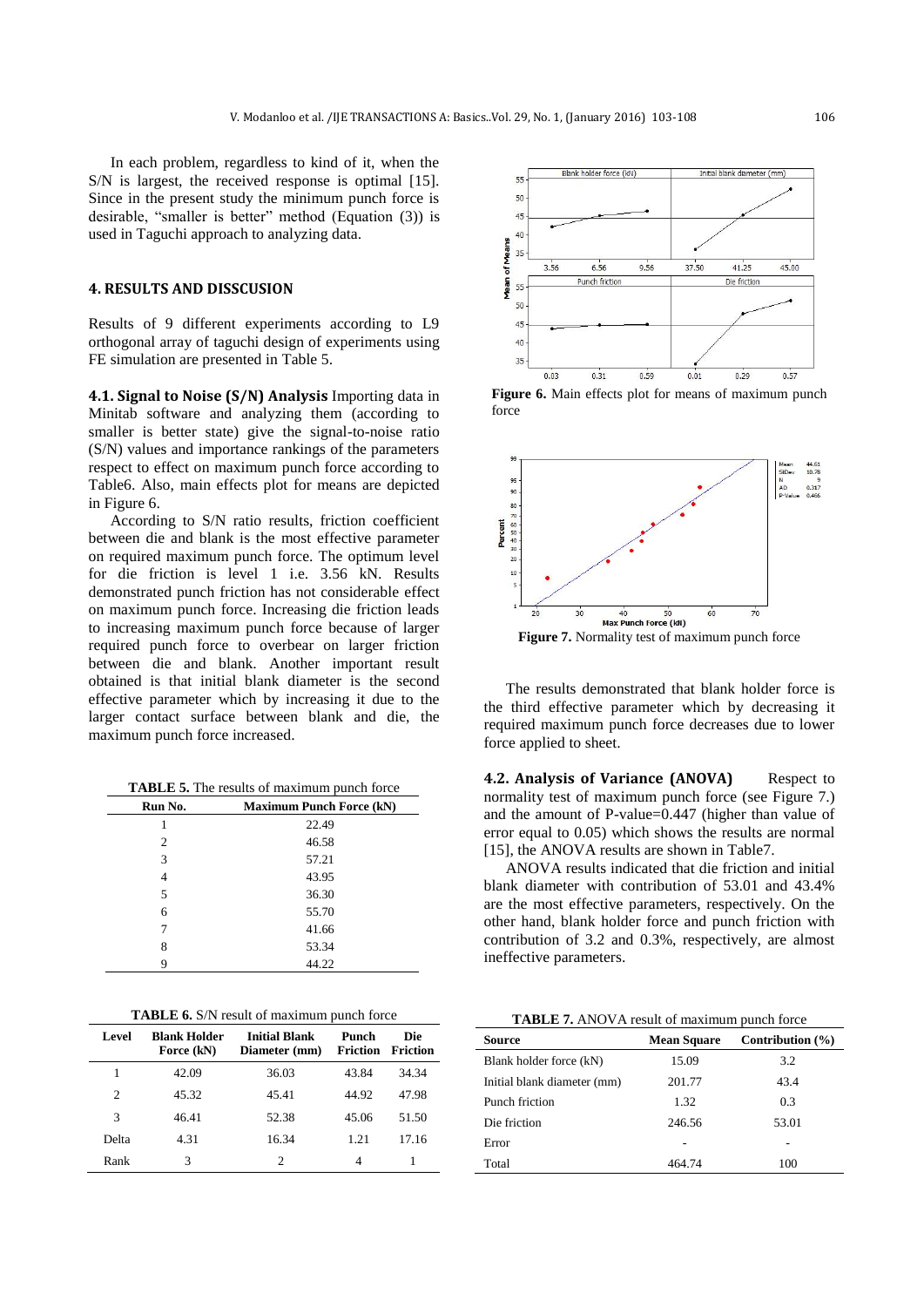### **5. CONCLUSIONS**

In present research work, the effect of process parameters including friction coefficient between punch and sheet, friction coefficient between die and sheet, blank holder force and the initial blank radius on maximum punch force in deep drawing of brass/steel laminated sheet was investigated using Taguchi method. In this regard, the process was simulated firstly using finite element method and then verified in comparison to experimental results which showed a good agreement between the experimental and simulated results. Afterwards, to evaluate the effects of mentioned parameters, experiments were performed using Taguchi L9 orthogonal array. S/N ratio and ANOVA results showed that die/blank friction coefficient is the most important parameter on maximum punch force and it has a contribution equal to 53.51%. Also, according to obtained results it was found that initial blank radius, blank holder force and punch/blank friction coefficient are other important parameters, respectively.

#### 6. **REFERENCES**

- <span id="page-4-0"></span>1. Houshiar Sadeghian, M., "A novel, simple and cost effective al a356/al2o3 nano-composite manufacturing route with uniform distribution of nanoparticles", *International Journal of EngineeringTransactions C: Aspects,* Vol. 28, No. 9, (2015)1320-1327
- <span id="page-4-1"></span>2. Naceri, A., "Moisture diffusion properties of fabric composite (glass fiber/epoxy resin)", *International Journal of Engineering-Transactions B: Applications*, Vol. 22, No. 2, (2008), 205-210.
- <span id="page-4-2"></span>3. Kadkhodayan, M., "An investigation into the deep drawing of fiber-metal laminates based on glass fiber reinforced polypropylene", *International Journal of EngineeringTransactions C: Aspects..* (2014)349-358.
- <span id="page-4-3"></span>4. Li, C., Chi, C., Lin, P., Zhang, H. and Liang, W., "Deformation behavior and interface microstructure evolution of al/mg/al

multilayer composite sheets during deep drawing", *Materials & Design*, Vol. 77, No., (2015), 15-24.

- <span id="page-4-4"></span>5. Weissman, S.A., "Application of design of experiments to process development", *Organic Process Research & Development*, Vol. 19, No. 11, (2015), 1604-1604.
- <span id="page-4-5"></span>6. Afrasiabi, H., Khayati, G. and Ehteshamzadeh, M., "Studying of heat treatment influence on corrosion behavior of aa6061-t6 by taguchi method", *International Journal of Engineering-Transactions C: Aspects*, Vol. 27, No. 9, (2014), 1423.
- <span id="page-4-6"></span>7. Gay, D., "Composite materials: Design and applications, *CRC press*, (2014) 236-270.
- 8. Gordon, S., "Design of experiments, in: Modeling and simulation in the systems engineering life cycle", *Springer, Eds*, (2015), 187-200.
- 9. Cavazzuti, M., "Design of experiments, in: Optimization methods", *Springer, Eds*, (2013), 13-42.
- <span id="page-4-7"></span>10. Dwivedi, R. and Agnihotri, G., "Numerical simulation of aluminum and brass material cups in deep drawing process", *Materials Today: Proceedings*, Vol. 2, No. 4, (2015), 1942- 1950.
- <span id="page-4-8"></span>11. Pourmoghadam, M.N., Esfahani, R.S., Morovvati, M. and Rizi, B.N., "Bifurcation analysis of plastic wrinkling formation for anisotropic laminated sheets (AA2024–polyamide–AA2024)", *Computational Materials Science*, Vol. 77, (2013), 35-43.
- <span id="page-4-9"></span>12. Afshin, E. and Kadkhodayan, M., "An experimental investigation into the warm deep-drawing process on laminated sheets under various grain sizes", *Materials & Design*, Vol. 87, (2015), 25-35.
- <span id="page-4-10"></span>13. Rajabi, A., Kadkhodayan, M., Manoochehri, M. and Farjadfar, R., "Deep-drawing of thermoplastic metal-composite structures: Experimental investigations, statistical analyses and finite element modeling", *Journal of Materials Processing Technology*, Vol. 215, (2015), 159-170.
- <span id="page-4-11"></span>14. Atrian, A. and Fereshteh-Saniee, F., "Deep drawing process of steel/brass laminated sheets", *Composites Part B: Engineering*, Vol. 47, (2013), 75-81.
- <span id="page-4-12"></span>15. Montgomery, D.C., "Design and analysis of experiments, Wiley New York, Vol. 7, (1984) 101-135.
- <span id="page-4-13"></span>16. Shishavan, S.M., Azdast, T. and Ahmadi, S.R., "Investigation of the effect of nanoclay and processing parameters on the tensile strength and hardness of injection molded acrylonitrile butadiene styrene–organoclay nanocomposites", *Materials & Design*, Vol. 58, (2014), 527-534.